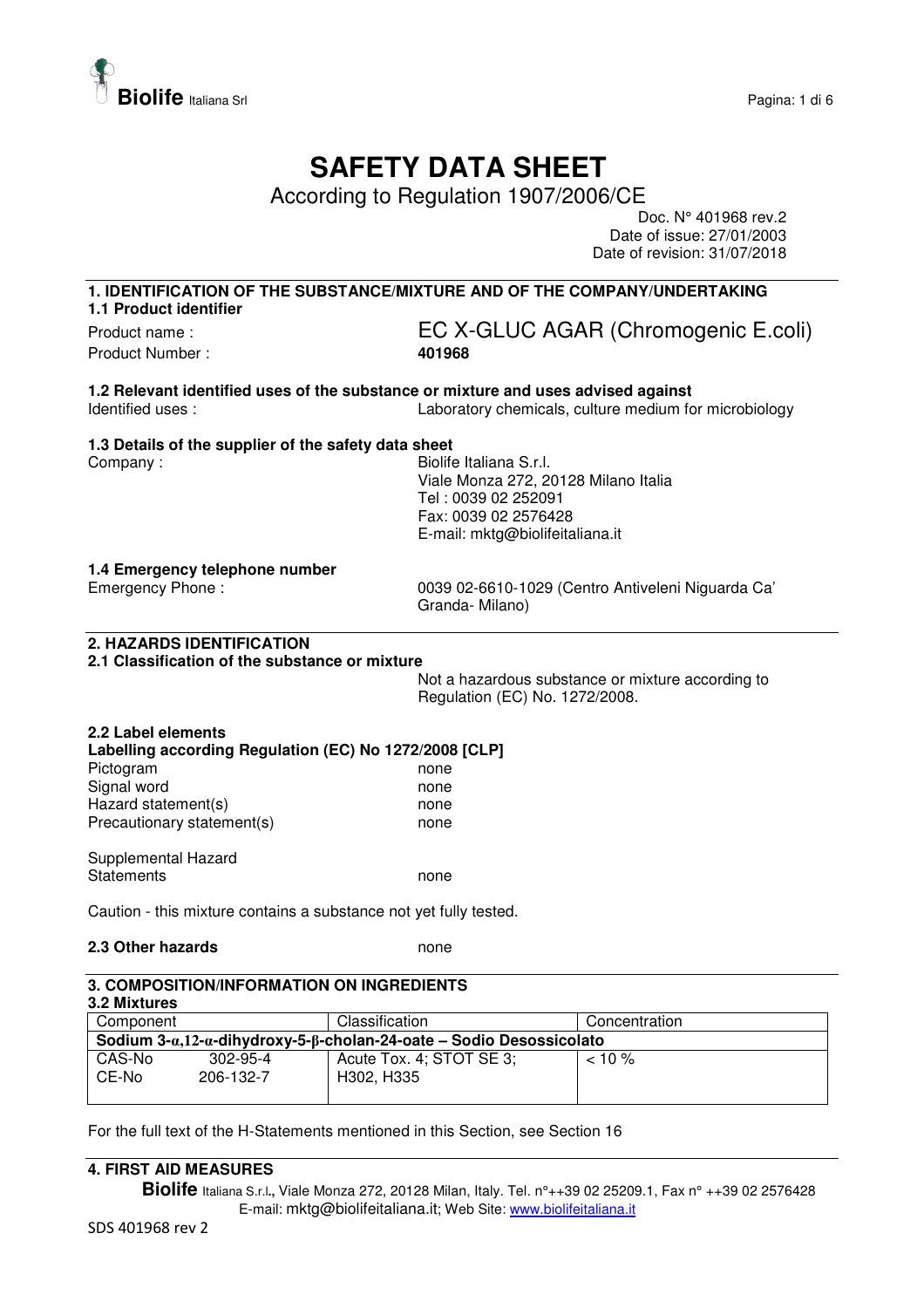

#### **4.1 Description of first aid measures**

| If inhaled                                                                                                       | If breathed in, move person into fresh air. If not breathing,<br>give artificial respiration.                                   |
|------------------------------------------------------------------------------------------------------------------|---------------------------------------------------------------------------------------------------------------------------------|
| In case of skin contact                                                                                          | Wash off with soap and plenty of water.                                                                                         |
| In case of eye contact                                                                                           | Flush eyes with water as a precaution.                                                                                          |
| If swallowed                                                                                                     | Never give anything by mouth to an unconscious person.<br>Rinse mouth with water.                                               |
| 4.2 Most important symptoms and effects, both acute and delayed                                                  | To the best of our knowledge, the chemical, physical, and<br>toxicological properties have not been thoroughly<br>investigated. |
| 4.3 Indication of any immediate medical attention and special treatment needed                                   | no data available                                                                                                               |
| <b>5. FIREFIGHTING MEASURES</b><br>5.1 Extinguishing media<br>Suitable extinguishing media                       | Use water spray, alcohol-resistant foam, dry chemical or<br>carbon dioxide.                                                     |
| 5.2 Special hazards arising from the substance or mixture                                                        | Carbon oxides, Sulfur oxides, Sodium oxides                                                                                     |
| 5.3 Advice for firefighters                                                                                      | Wear self contained breathing apparatus for fire fighting if<br>necessary.                                                      |
| 5.4 Further information                                                                                          | no data available                                                                                                               |
| <b>6. ACCIDENTAL RELEASE MEASURES</b><br>6.1 Personal precautions, protective equipment and emergency procedures |                                                                                                                                 |

|                               | Avoid dust formation. Avoid breathing vapors, mist or gas.<br>Ensure adequate ventilation. Avoid breathing dust. |
|-------------------------------|------------------------------------------------------------------------------------------------------------------|
| 6.2 Environmental precautions | Do not let product enter drains.                                                                                 |

### **6.3 Methods and materials for containment and cleaning up**

Sweep up and shovel. Keep in suitable, closed containers for disposal.

**6.4 Reference to other sections For disposal see section 13.** 

**7. HANDLING AND STORAGE 7.1 Precautions for safe handling The Provide appropriate exhaust ventilation at places where dust** is formed. **7.2 Conditions for safe storage, including any incompatibilities**  Keep container tightly closed in a dry and well-ventilated place. Store in cool place. Hygroscopic. Avoid moisture.

**7.3 Specific end uses Apart from the uses mentioned in section 1.2 no other** specific uses are stipulated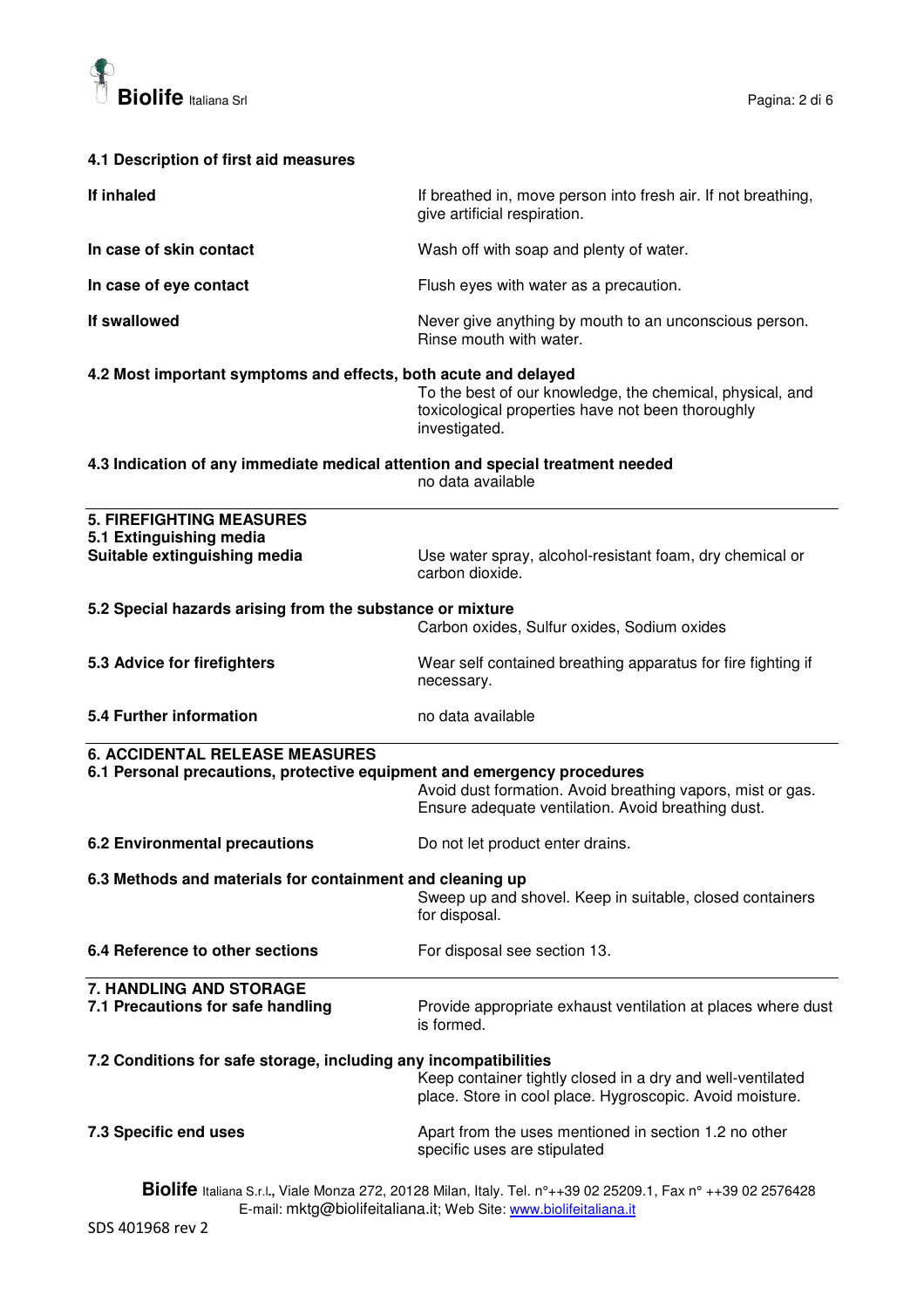

| 8. EXPOSURE CONTROLS/PERSONAL PROTECTION     |                                                                                                                                                                                                                                                                                                                                                                                                                                                                              |
|----------------------------------------------|------------------------------------------------------------------------------------------------------------------------------------------------------------------------------------------------------------------------------------------------------------------------------------------------------------------------------------------------------------------------------------------------------------------------------------------------------------------------------|
| 8.1 Control parameters                       |                                                                                                                                                                                                                                                                                                                                                                                                                                                                              |
| Components with workplace control parameters |                                                                                                                                                                                                                                                                                                                                                                                                                                                                              |
|                                              | It doesn't contain substances with occupational exposure<br>limit value.                                                                                                                                                                                                                                                                                                                                                                                                     |
| 8.2 Exposure controls                        |                                                                                                                                                                                                                                                                                                                                                                                                                                                                              |
| Appropriate engineering controls             | Handle in accordance with good industrial hygiene and<br>safety practice.                                                                                                                                                                                                                                                                                                                                                                                                    |
| Personal protective equipment                |                                                                                                                                                                                                                                                                                                                                                                                                                                                                              |
| Eye/face protection                          | Use equipment for eye protection tested and approved<br>under appropriate government standards such as NIOSH<br>(US) or EN 166(EU).                                                                                                                                                                                                                                                                                                                                          |
| <b>Skin protection</b>                       | Handle with gloves. Gloves must be inspected prior to use.<br>Use proper glove removal technique (without touching<br>glove's outer surface) to avoid skin contact with this product.<br>Dispose of contaminated gloves after use in accordance with<br>applicable laws and good laboratory practices.<br>Wash and dry hands.<br>The selected protective gloves have to satisfy the<br>specifications of EU Directive 89/686/EEC and the standard<br>EN 374 derived from it. |
| <b>Body Protection</b>                       | The type of protective equipment must be selected<br>according to the concentration and amount of the dangerous<br>substance at the specific workplace.                                                                                                                                                                                                                                                                                                                      |
| <b>Respiratory protection</b>                | Respiratory protection is not required. Where protection from<br>nuisance levels of dusts are desired, use type P1 (EN 143)<br>dust masks. Use respirators and components tested and<br>approved under appropriate government standards such as<br>NIOSH (US) or CEN (EU).                                                                                                                                                                                                   |

#### **9.1 Information on basic physical and chemical properties**  a) Appearance<br>b) Odour no data available<br>no data available  $c)$  Odour Threshold d) pH 6.8 – 7.2 at 25 °C at use concentration e) Melting point/freezing point Melting point/range: no data available f) Initial boiling point and<br>boiling range no data available<br>no data available g) Flash point<br>
h) Evapouration rate<br>
h) Evapouration rate<br>
h) Evapouration rate h) Evapouration rate<br>
i) Flammability (solid, gas) example no data available i) Flammability (solid, gas) i) Flammability (solid, gas) j) Upper/lower flammability or explosive limits **no assume that a** no data available k) Vapour pressure no data available l) Vapour density<br>
m) Relative density<br>
m ata available<br>
m ata available m) Relative density<br>
no data available<br>
no data available<br>
no data available

n) Water solubility o) Partition coefficient: noctanol/

**9. PHYSICAL AND CHEMICAL PROPERTIES**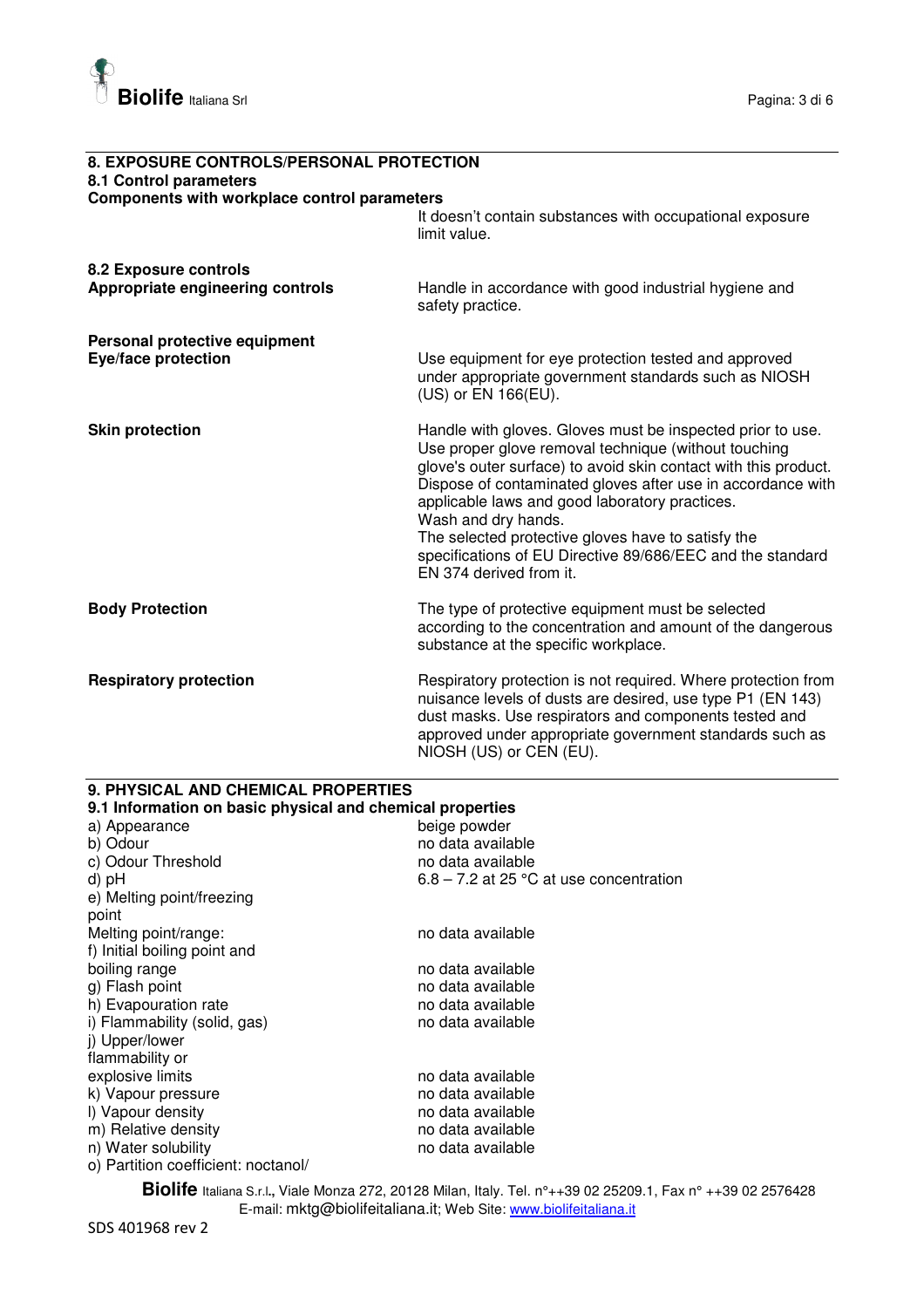

| water<br>p) Auto-ignition                                                                                                                                                         | no data available                                                                                                                                                   |
|-----------------------------------------------------------------------------------------------------------------------------------------------------------------------------------|---------------------------------------------------------------------------------------------------------------------------------------------------------------------|
| temperature<br>q) Decomposition                                                                                                                                                   | no data available                                                                                                                                                   |
| temperature                                                                                                                                                                       | no data available                                                                                                                                                   |
| r) Viscosity                                                                                                                                                                      | no data available                                                                                                                                                   |
| s) Explosive properties<br>t) Oxidizing properties                                                                                                                                | no data available<br>no data available                                                                                                                              |
|                                                                                                                                                                                   |                                                                                                                                                                     |
| 9.2 Other safety information                                                                                                                                                      | no data available                                                                                                                                                   |
| <b>10. STABILITY AND REACTIVITY</b>                                                                                                                                               |                                                                                                                                                                     |
| 10.1 Reactivity                                                                                                                                                                   | no data available                                                                                                                                                   |
| <b>10.2 Chemical stability</b>                                                                                                                                                    | no data available                                                                                                                                                   |
| 10.3 Possibility of hazardous reactions                                                                                                                                           | no data available                                                                                                                                                   |
| 10.4 Conditions to avoid                                                                                                                                                          | no data available                                                                                                                                                   |
| 10.5 Incompatible materials                                                                                                                                                       | Strong oxidizing agents                                                                                                                                             |
| 10.6 Hazardous decomposition products                                                                                                                                             | no data available                                                                                                                                                   |
| <b>11. TOXICOLOGICAL INFORMATION</b>                                                                                                                                              |                                                                                                                                                                     |
| 11.1 Information on toxicological effects<br><b>Acute toxicity</b>                                                                                                                | no data available                                                                                                                                                   |
| <b>Skin corrosion/irritation</b>                                                                                                                                                  | no data available                                                                                                                                                   |
| Serious eye damage/eye irritation                                                                                                                                                 | no data available                                                                                                                                                   |
| Respiratory or skin sensitisation                                                                                                                                                 | no data available                                                                                                                                                   |
| Germ cell mutagenicity                                                                                                                                                            | no data available                                                                                                                                                   |
| Carcinogenicity                                                                                                                                                                   | IARC: No component of this product present at levels<br>greater than or equal to 0.1% is identified as probable,<br>possible or confirmed human carcinogen by IARC. |
| <b>Reproductive toxicity</b>                                                                                                                                                      | no data available                                                                                                                                                   |
| Specific target organ toxicity - single exposure                                                                                                                                  |                                                                                                                                                                     |
|                                                                                                                                                                                   | no data available                                                                                                                                                   |
| Specific target organ toxicity - repeated exposure                                                                                                                                |                                                                                                                                                                     |
|                                                                                                                                                                                   | no data available                                                                                                                                                   |
| <b>Aspiration hazard</b>                                                                                                                                                          | no data available                                                                                                                                                   |
| <b>Potential health effects</b>                                                                                                                                                   |                                                                                                                                                                     |
| <b>Inhalation</b>                                                                                                                                                                 | May be harmful if inhaled. Causes respiratory tract irritation.                                                                                                     |
| Ingestion                                                                                                                                                                         | May be harmful if swallowed.                                                                                                                                        |
| <b>Skin</b>                                                                                                                                                                       | May be harmful if absorbed through skin. Causes skin                                                                                                                |
| Biolife Italiana S.r.l., Viale Monza 272, 20128 Milan, Italy. Tel. n°++39 02 25209.1, Fax n° ++39 02 2576428<br>E-mail: mktg@biolifeitaliana.it; Web Site: www.biolifeitaliana.it |                                                                                                                                                                     |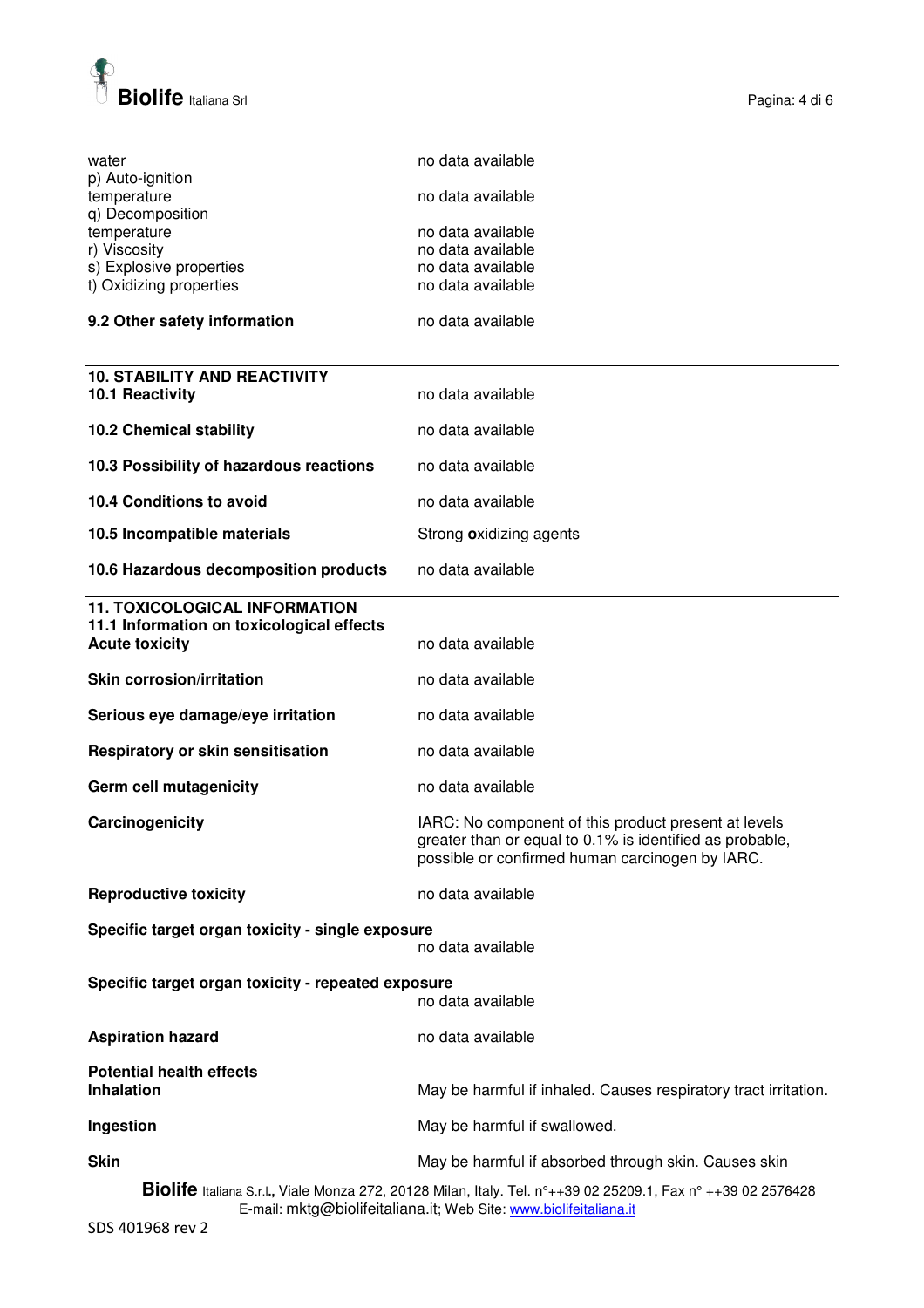

|                                                                                      | irritation.                                                                                                                     |
|--------------------------------------------------------------------------------------|---------------------------------------------------------------------------------------------------------------------------------|
| <b>Eyes</b>                                                                          | Causes serious eye irritation.                                                                                                  |
| <b>Signs and Symptoms of Exposure</b>                                                | To the best of our knowledge, the chemical, physical, and<br>toxicological properties have not been thoroughly<br>investigated. |
| <b>Additional Information</b>                                                        | RTECS: no data available                                                                                                        |
| <b>12. ECOLOGICAL INFORMATION</b><br>12.1 Toxicity                                   | no data available                                                                                                               |
| 12.2 Persistence and degradability                                                   | no data available                                                                                                               |
| 12.3 Bioaccumulative potential                                                       | no data available                                                                                                               |
| 12.4 Mobility in soil                                                                | no data available                                                                                                               |
| 12.5 Results of PBT and vPvB assessment                                              | no data available                                                                                                               |
| 12.6 Other adverse effects                                                           | no data available                                                                                                               |
| <b>13. DISPOSAL CONSIDERATIONS</b><br>13.1 Waste treatment methods<br><b>Product</b> | Offer surplus and non-recyclable solutions to a licensed<br>disposal company.                                                   |
| <b>Contaminated packaging</b>                                                        | Dispose of as unused product.                                                                                                   |
| <b>14. TRANSPORT INFORMATION</b><br>14.1 UN number                                   | ADR/RID: - IMDG: - IATA: -                                                                                                      |
| 14.2 UN proper shipping name                                                         | ADR/RID: Not dangerous goods<br>IMDG: Not dangerous goods<br>IATA: Not dangerous goods                                          |
| 14.3 Transport hazard class(es)                                                      | ADR/RID: - IMDG: - IATA: -                                                                                                      |
| 14.4 Packaging group                                                                 | ADR/RID: - IMDG: - IATA: -                                                                                                      |
| <b>14.5 Environmental hazards</b>                                                    | ADR/RID: no IMDG Marine pollutant: no IATA: no                                                                                  |
| 14.6 Special precautions for user                                                    | no data available                                                                                                               |

#### **15. REGULATORY INFORMATION**

This safety datasheet complies with the requirements of Regulation (EC) No. 1907/2006.

#### **15.1 Safety, health and environmental regulations/legislation specific for the substance or mixture**  no data available

#### 15.2 Chemical Safety Assessment no data available

#### **16. OTHER INFORMATION**

#### **Text of H-code(s) mentioned in Section 3**

Acute Tox. **Acute Tox.** Acute toxicity